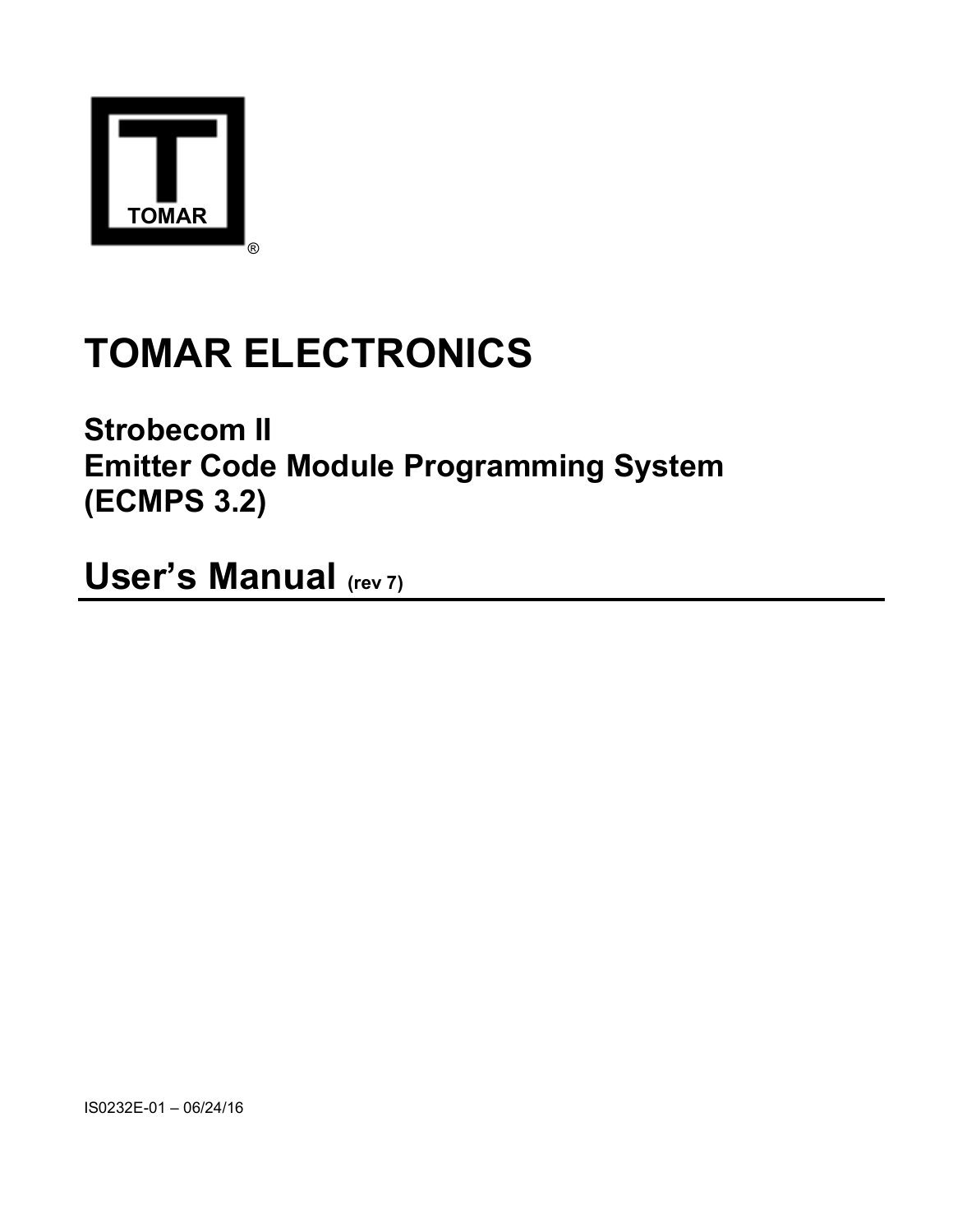### June 2016

Information in this manual is subject to change without notice and does not represent a commitment on the part of Tomar Electronics, Inc. The software described in this document is furnished under the software license agreement distributed with the product.

Copyright © 2000, 2001, 2002, 2012, 2013, 2014, 2015, 2016 Tomar Electronics, Inc.

All Rights Reserved

Tomar is a registered trademark of Tomar Electronics, Inc. Strobecom is a trademark of Tomar Electronics, Inc.

Microsoft, Windows, Windows NT, Windows 2000, Windows XP, and Windows 7 are trademarks or registered trademarks of Microsoft Corporation.

Other brand or product names are either trademarks or registered trademarks of their respective holders.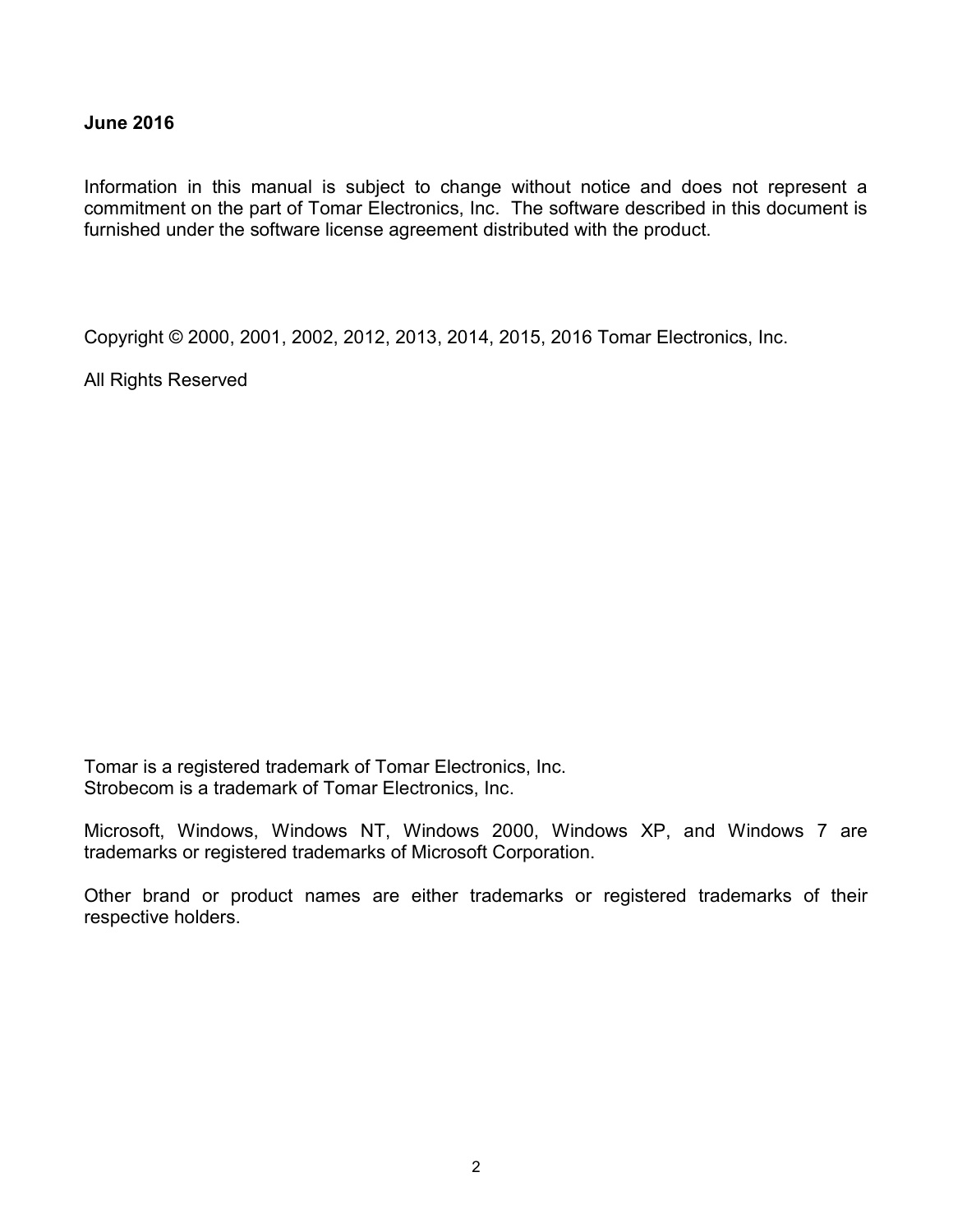# LICENSE AGREEMENT

### Important – Read carefully before installing.

By opening the package containing the Emitter Code Module Programming System (ECMPS) software, you indicate your agreement to be bound by the terms of this agreement. If you do not agree to the terms of this agreement, promptly return the unopened package and all accompanying material to the place of purchase for a refund. This agreement continues in effect until you destroy or return all these materials and all copies made.

# TOMAR ELECTRONICS, INC. SOFTWARE LICENSE

#### 1) GRANT OF LICENSE

Tomar Electronics, Inc. grants you a single, non-exclusive, license to use the software provided you agree to abide by the terms of this agreement. Only direct employees of the purchasing municipality or entity may use this software for the purposes of maintaining Tomar Strobecom equipment owned by the same municipality or entity. Copies of this software may be made for as many direct employees of the municipality as needed but only for maintaining or installing the purchasing municipalities Tomar Strobecom equipment. You may not transfer the software to another municipality unless you have sold or otherwise permanently transferred ownership of ALL Tomar Strobecom equipment to that same municipality.

#### 2) COPYRIGHT

Copyright and other laws concerning software and intellectual property protect the software in part and not exclusively. You may make copies solely for the purpose of the installation and maintenance of Tomar Strobecom equipment in your municipality. You agree not to physically or electronically transmit the software, or make it available to users outside your municipality through a network configuration. No right to create a derivative work is conveyed by this license.

#### 3) OTHER RESTRICTIONS

You acknowledge that you do not become the owner of the software and/or documentation. You agree not to transfer, rent, lease, sublicense, reverse engineer, modify, translate, or share the software and/or documentation in any format with any other entity, except through the sale or transfer of ownership of 100% of the Tomar Strobecom equipment you own.

### LIMITED WARRANTY

While we have attempted to ensure the reliability of the software, Tomar Electronics, Inc. cannot assume any liability for damage that occurs because of usage of this software, whether or not in accordance with the instructions or specifications. It is not possible to guarantee the software's performance under all circumstances, at all times, with all hardware and/or software configurations, or with any user data, programs, or series of commands. Tomar Electronics, Inc. warrants the diskette media and manual to be free from defects in material or manufacture for a period of 30 days from your receipt. When you open the software package or use the software you indicate you accept this as the only warranty. You agree that regardless of the form of any claim, Tomar Electronics, Inc.'s liability for any damages or loss to you or anyone else shall not exceed the price paid for the use of the software.

Except for the warranty described in the above paragraph there are no warranties expressed or implied, including but not limited to, implied warranties of merchantability or fitness for a particular purpose, and all such warranties are expressly and specifically disclaimed.

In no event shall Tomar Electronics, Inc., or its suppliers, if any, be responsible for any special, incidental, or consequential damages whatsoever (including, without limitation, damages for lost profits, business interruption, loss of information, or any other loss) arising out of the use or the inability to use this product, even if Tomar Electronics, Inc. has been advised of the possibility of such damage. Some states do not allow the limitation or exclusion of liability for incidental or consequential damages, so the above limitation or exclusion may not apply to you.

### U.S. GOVERNMENT RESTRICTED RIGHTS

If you are or represent an agency of the United States, use of this package indicates your explicit agreement to observe the terms limiting copying and usage of the software irrespective of the applicability of copyright law. If you do not agree to observe the terms of this license agreement, return this package unopened to the place of purchase for a full refund.

This agreement is governed by the laws of the State of Arizona.

Tomar Electronics, Inc. 2100 W. Obispo Avenue Gilbert, AZ 85233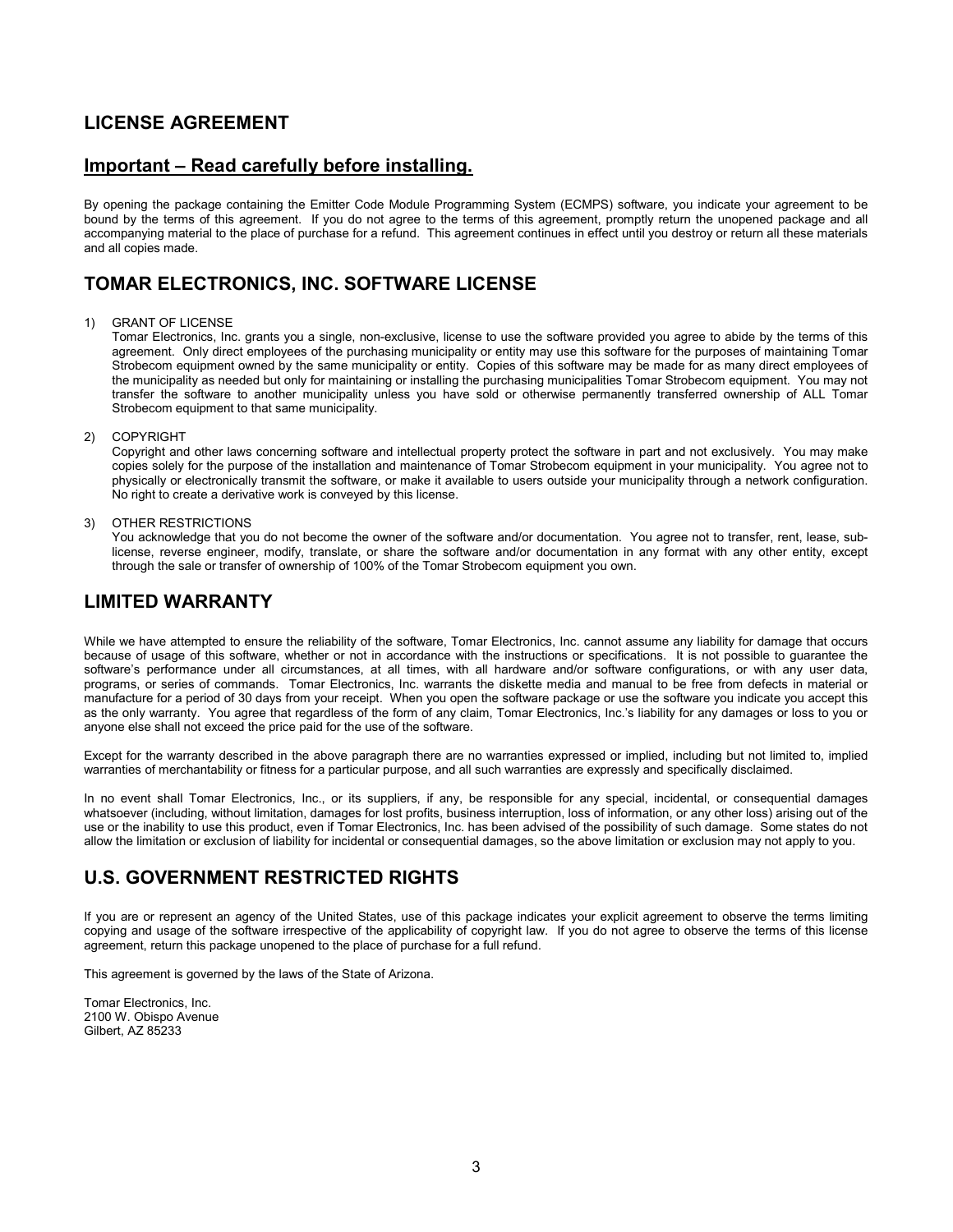# **Contents**

| <b>Chapter 1: Welcome</b>                   | Page 5  |
|---------------------------------------------|---------|
| <b>Chapter 2: Getting Started</b>           | Page 6  |
| <b>System Requirements</b>                  | Page 6  |
| Installing the Software                     | Page 6  |
| <b>Removing the Software</b>                | Page 6  |
| <b>Getting Help</b>                         | Page 7  |
| <b>Chapter 3: Using ECMPS 3.2</b>           | Page 8  |
| Running ECMPS 3.2 for the First Time        | Page 8  |
| Configuring ECMPS 3.2 Access Control Logins | Page 10 |
| Using ECMPS 3.2 to configure Emitters       | Page 11 |
| <b>Reading Code Information</b>             | Page 14 |
| <b>Writing Code Information</b>             | Page 14 |
| Changing the ECMPS 3.2 Ports Used           | Page 15 |
| Terminating the software                    | Page 15 |

# Appendix A: A Word on Passwords **Page 16** Page 16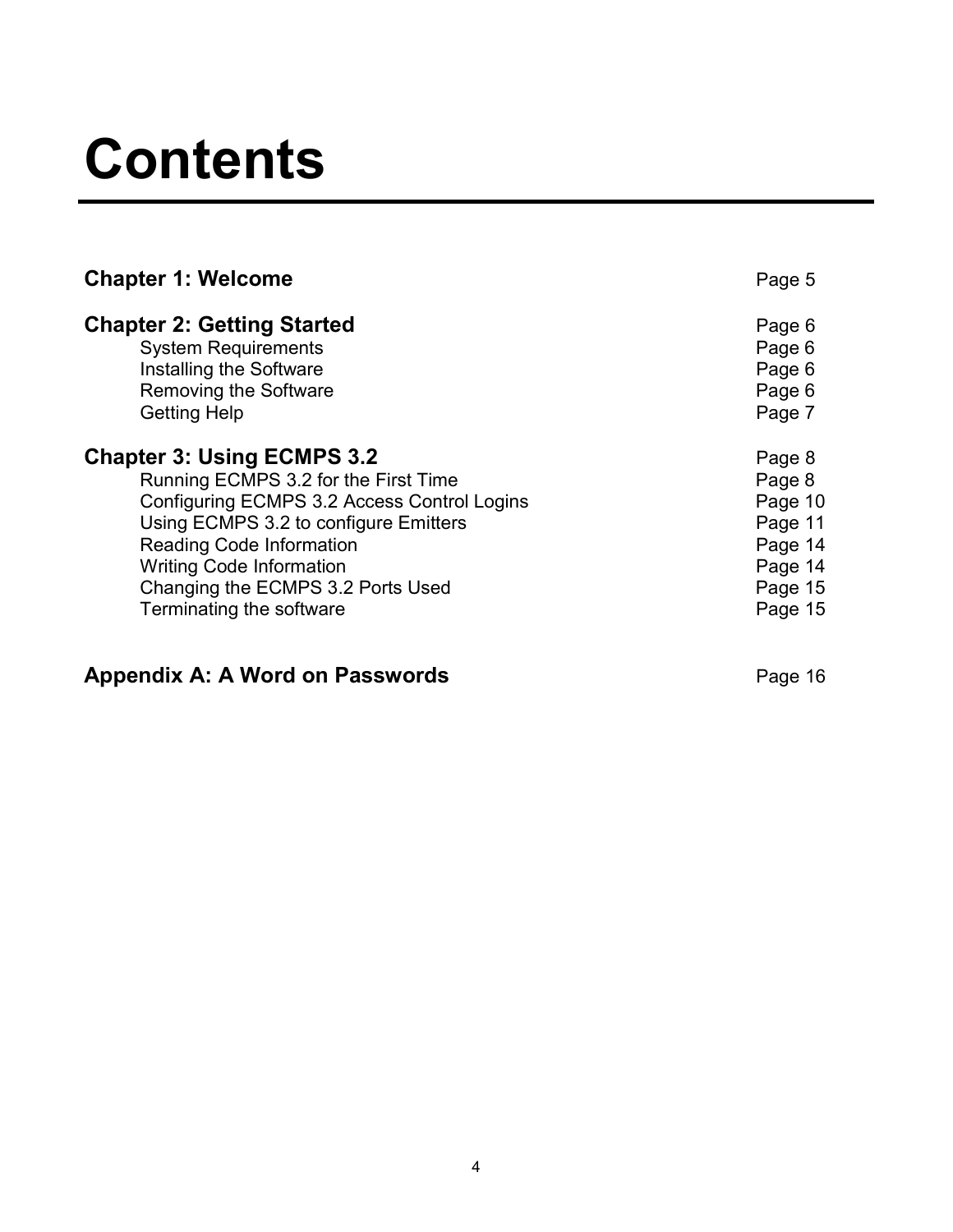# Chapter 1 - Welcome

The Emitter Code Module Programming System (ECMPS 3.2) installed on an IBM compatible PC with a built in parallel port (for 2060-CODE modules and 3060 emitters) or serial port (for 3065 and T792HL family emitters), is used to program or re-program the vehicle code(s) and other options stored in a Tomar Strobecom emitter. Vehicle code information stored in the emitter is then used to modulate the optical signal transmitted by the emitter to convey the vehicle's identification and priority to traffic control equipment along its travel route.



#### Schematic Representation of Emitter Code Module Programming System

ECMPS 3.2 uses a special active cable (model 2060-CABLE, 3060-PROGCAB, or 3065-PROGCAB), which connects an IBM compatible computer parallel port to a 2060-CODE emitter code module or a 3060 selfcontained emitter, or serial port to a 3065 or T792HL emitter. The 2060-CABLE supplies all necessary power and signal conditioning for the 2060-CODE module during its programming. Model 3060, 3065, and T792HL emitters require vehicle power or an external power source during programming.

ECMPS 3.2 installs a special parallel port driver, active only while ECMPS 3.2 is being used. In most cases, it is not necessary to remove or reconfigure any printer drivers that may also be configured for the same parallel port. Of course, simultaneous printing to the parallel port while ECMPS 3.2 is in use is not possible.

ECMPS 3.2 provides a graphical user interface that allows the user to change the vehicle code(s), a 32-character vehicle description, and other options stored within the 2060-CODE, 3060, 3065, or T792HL emitter. For the 2060 and 3060, the number of times the unit has been reprogrammed is also displayed.

It is assumed throughout this manual that the user is familiar with the Windows operating system and common terminology applicable to Windows.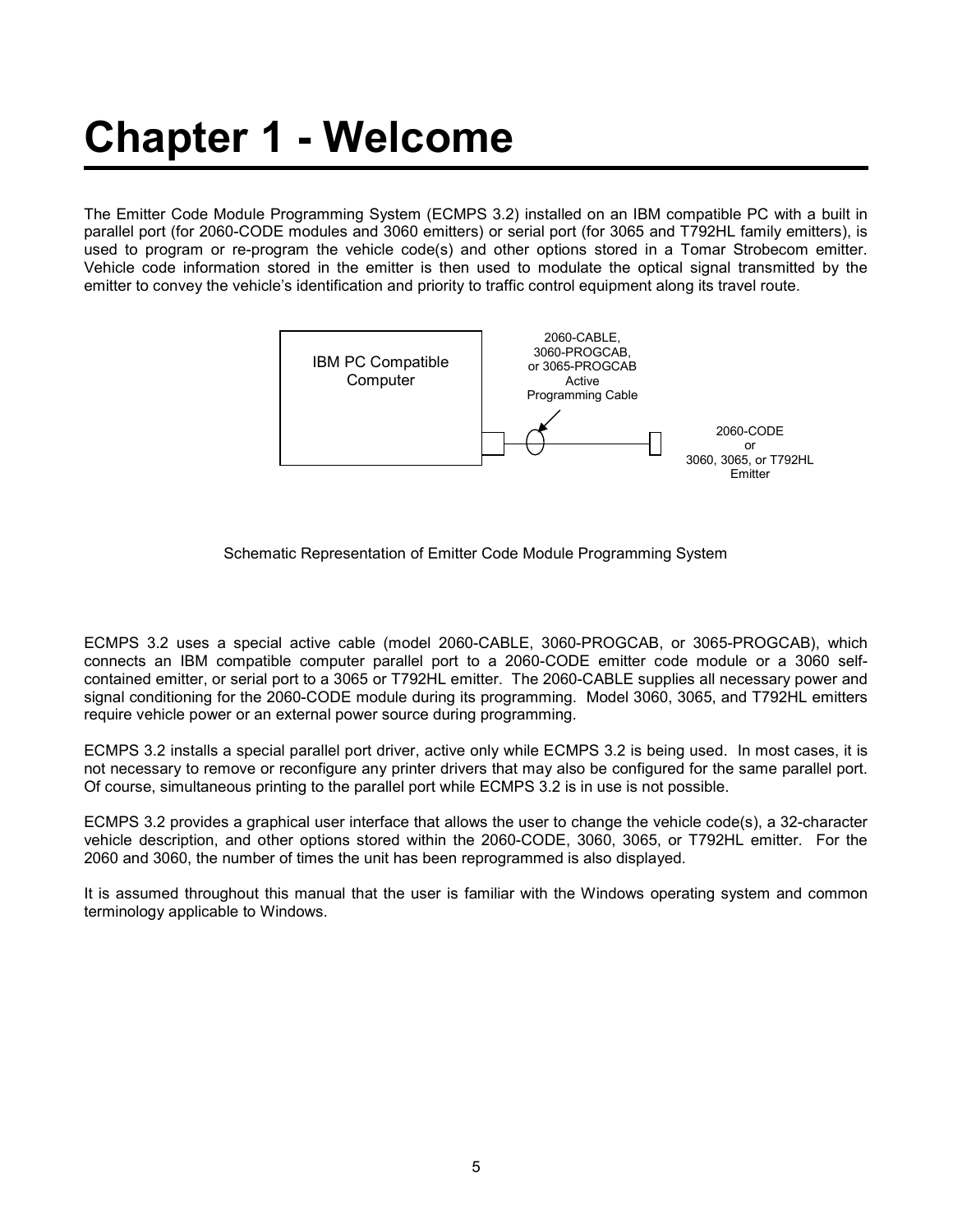# Chapter 2 – Getting Started

Chapter 2 provides the following:

- A list of resources ECMPS 3.2 requires to work properly
- Instructions for installing ECMPS 3.2
- Instructions for removing ECMPS 3.2
- Information about contacting technical support

### System Requirements

ECMPS 3.2 requires the following minimum computer configuration:

- An IBM Compatible PC, 486DX or better with 16 MB of RAM, minimum. A Pentium class computer with 32 MB of RAM is recommended.
- Windows 2000, Windows XP, Windows Vista, or Windows 7. Only 32-bit version of windows will fully run ECMPS 3.2. A version of ECMPS 3.2 is also included for 64-bit windows, that supports only the 3065 and T792HL emitters. You must be logged in with administrator rights to install and run ECMPS 3.2.
- 5 MB of free hard drive space
- An available parallel port (for 2060 and 3060 emitters) or a serial port (for 3065 and T792HL emitters). Usually, the port may also be used for printing and have a printer driver installed but only the printer or ECMPS 3.2 may be used at any one time.

#### Installing ECMPS 3.2

ECMPS 3.2 is supplied on CD-ROM. There are two version of ECMPS 3.2, one for 32-bit Windows, and one for 64-bit windows. The 64-bit version only supports the 3065 and T792HL emitters using a serial port or a USB to serial adapter. Be sure to install the proper version. To install, follow these steps:

- 1) Insert the ECMPS 3.2 CD-ROM into your CD-ROM drive.
- 2) For 32-bit Windows expand folder ECMPS 3\_2 32-bit, and double-click the setup.bat program.
- 3) For 64-bit Windows expand folder ECMPS 3\_2 64-bit and double-click the Strobecom II ECMPS 3.2 64-bit.msi program.
- 4) Follow any further instructions given to you by the ECMPS 3.2 software installation routine to complete the installation process. ECMPS 3.2 will notify you if it detects windows components that need updating. You will be given the opportunity to OK these upgrades or to terminate installation.
- 5) Reboot your PC after ECMPS 3.2 installation. The ECMPS 3.2 parallel port driver will fail to start until you reboot.

#### Removing ECMPS 3.2

Use the Windows Control Panel to remove the ECMPS 3.2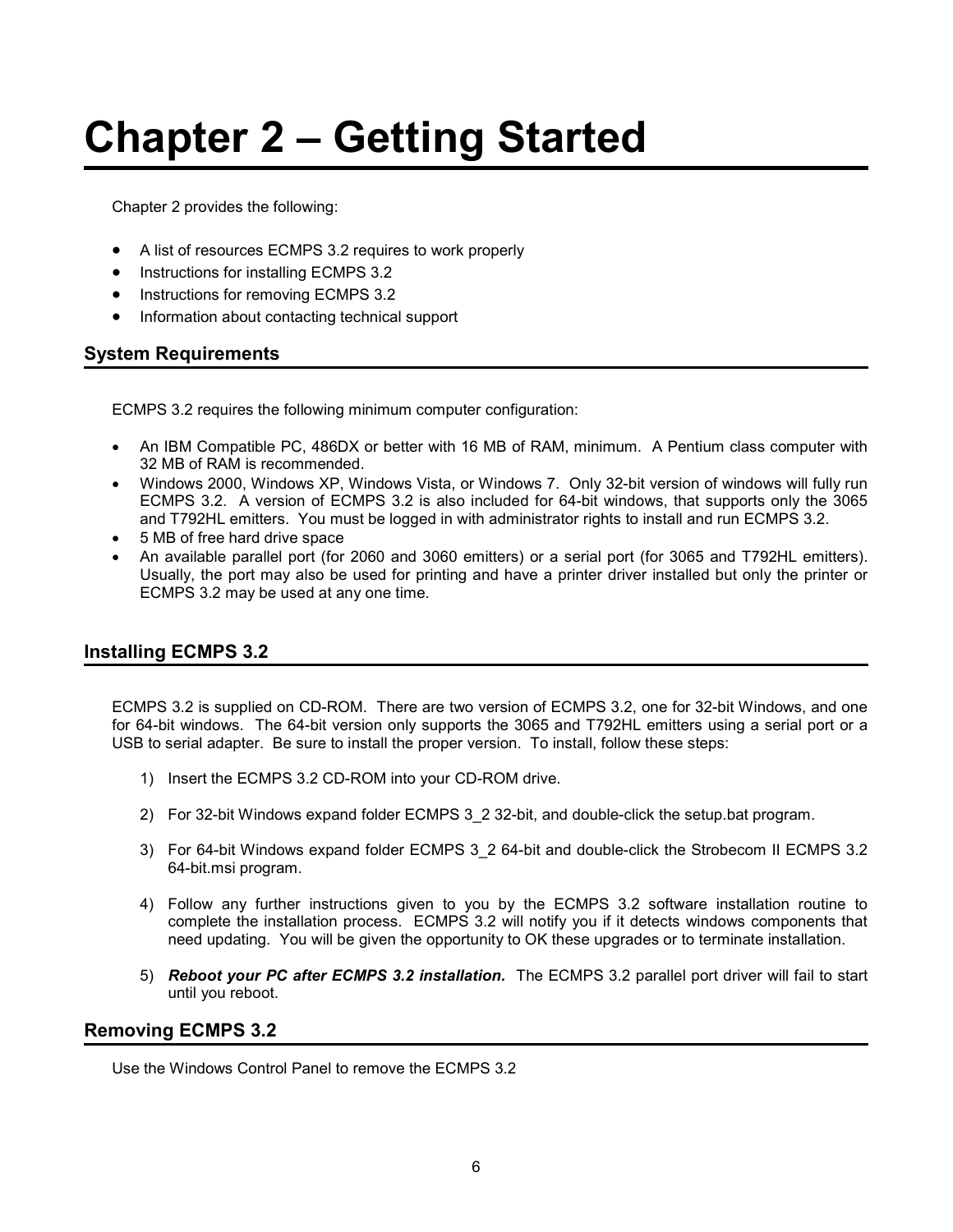# Getting Help

For help in answering question regarding the ECMPS 3.2, please contact your local Tomar distributor, or your local Tomar territory manager. All Tomar distributors and territory managers are trained in the operation of the Strobecom product line.

Should you need to contact the factory you may do so via the following methods:

- By Phone at (480) 497-4400. Customer support is available from 8:00am to 4:00pm Monday through Friday, MST.
- By FAX at (480) 497-4416. Be sure to provide as much detail as possible in your FAX. Also, please include your ECMPS version and the municipality or entity that purchased the equipment. FAX requests will be reviewed during regular customer service hours.
- By E-mail via Internet at sales@tomar.com. Be sure to provide as much detail as possible in your Email. Please include your ECMPS version and the municipality or entity that purchased the equipment. E-mail requests will be reviewed during regular customer service hours.
- By Mail at:

Tomar Electronics, Inc. ATTN: Technical Support 2100 W. Obispo Avenue Gilbert, AZ 85233

Be sure to provide as much detail as possible in your mail. Please include your ECMPS version and the municipality or entity that purchased the equipment.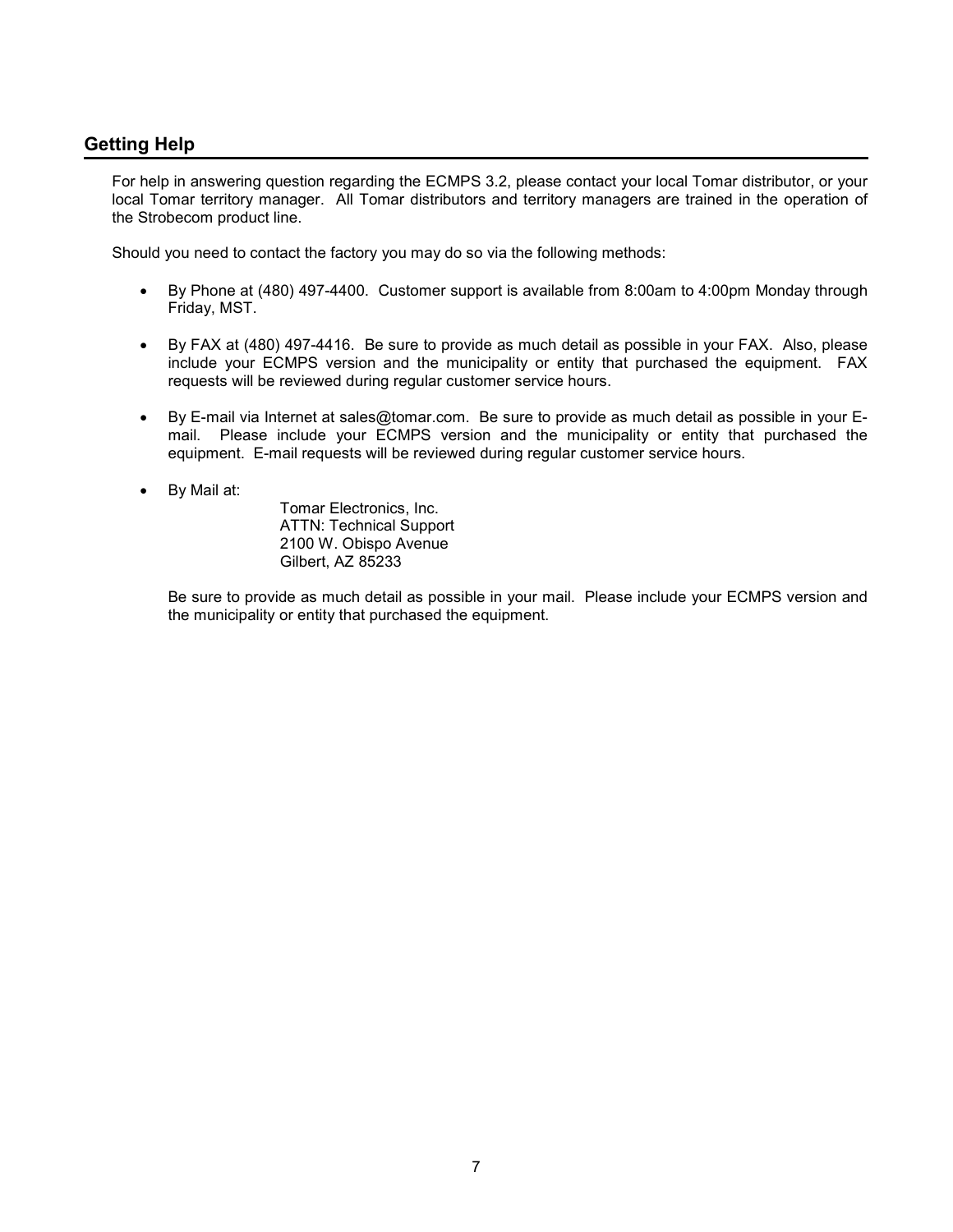# Chapter 3 – Using ECMPS 3.2

# Running ECMPS 3.2 for the first time

After installing the ECMPS 3.2 software, rebooting the computer, and attaching the 2060-CABLE, 3060- PROGCAB, or 3065-PROGCAB to the desired port, you are ready to run the ECMPS 3.0 software.

The first time you run the software, you will be guided through a process, which sets up the program's administrator security and parallel port driver. This one-time process will not have to be repeated. Simply follow the steps as outlined below.

Tomar Electronics ECMPS 3.2

more information.

1) To begin program execution, click on the Start button on the Windows desktop and then click Programs→Tomar→ECMPS 3.2→ECMPS 3.2. The window shown at the right will appear indicating this is the first access of the software. Read and acknowledge the startup message.



3) ECMPS 3.2 will acknowledge the proper entry of the default login information. If you should make mistakes entering the default UserName and Password the system will display error messages explaining what you have done wrong and presenting an opportunity to try again. If you click the Cancel button at any time during the login process the software will



terminate and you will need to reenter the default login information again. Click OK to acknowledge the acceptance of the default login and continue.

Tomar Electronics ECMPS 3.2

4) The ECMPS 3.2 software will now ask you to specify a new Administrator UserName and Password. The Administrator password allows complete access to all features of ECMPS 3.2 including the ability to change port configurations and set Access Control levels. Both the UserName and Password must be 4 to 16 characters long and cannot be the same. They are case sensitive and may contain punctuation and numbers to provide more security. See Appendix A for more information regarding password selection.



OK

 $\overline{\mathbf{x}}$ 

 $\overline{\mathbf{x}}$ 

OK

Cancel



Default Login accepted. Now enter a new UserName and Password.

This appears to be the first time ECMPS has been run. At the following Login prompt, please use the default Username and Password provided with your software for first time access. See your user's manual for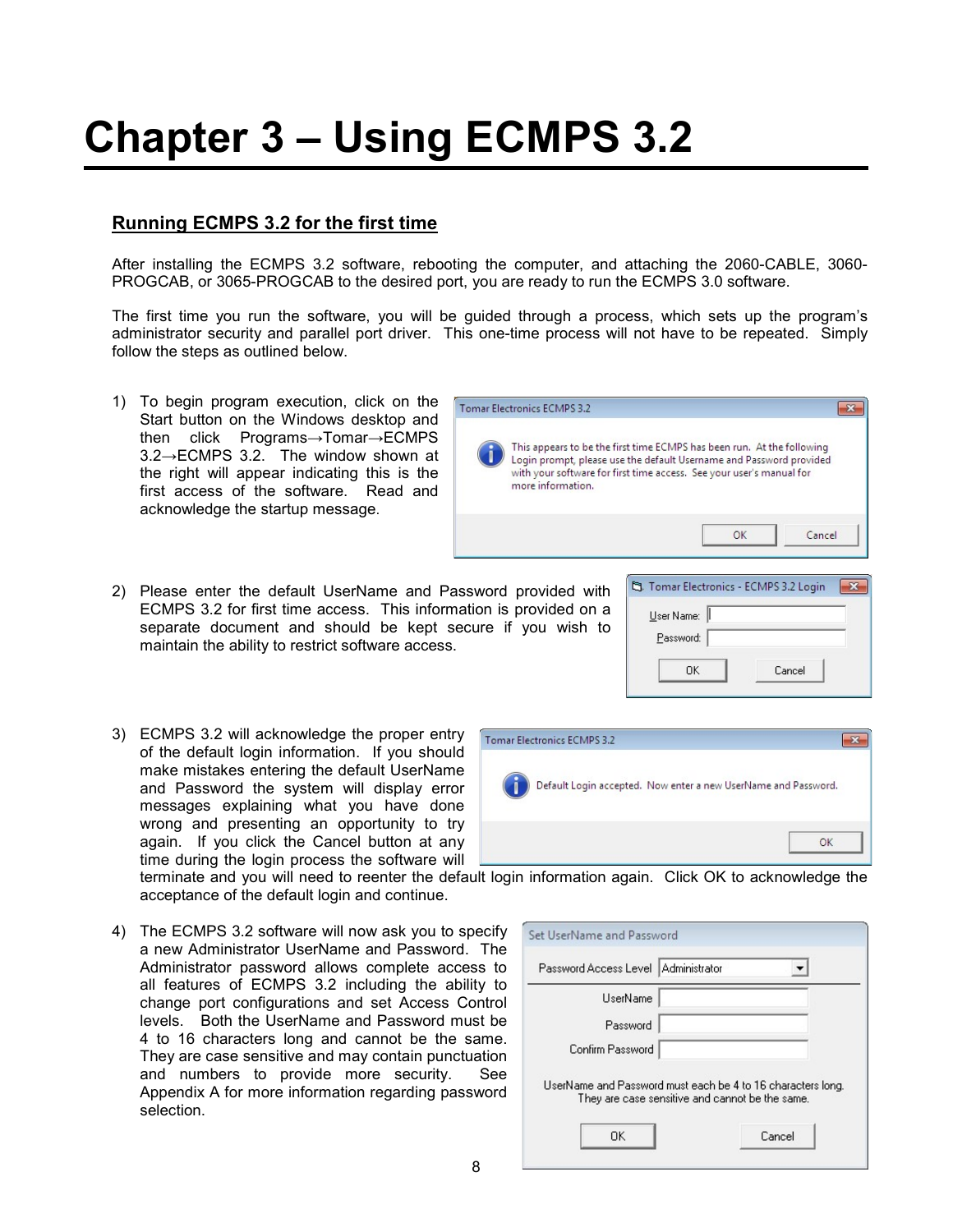You must enter the Password in the Password location and the Confirm Password location. The new login information will be accepted only if these two entries match.

5) Once you have entered a properly formatted Administrator UserName and Password, the ECMPS 3.2 software will indicate its acceptance of your new login. If you make mistakes while entering the new information, the software will provide you error messages telling you what's wrong and providing an opportunity to try again. If you should click Cancel at any time during the entry process, the software will terminate and you will need to restart



the process again using the default password. Once your new administrator UserName and Password are accepted, the default login information will no longer work. Click OK to acknowledge the login accepted message and continue.

6) You must now login in again using the new administrator UserName and Password you entered in Step 5. Simply enter the information exactly the same way that you specified. If you click Cancel at this point the program will terminate, however, the new UserName and Password setting will be retained and must be used on reentry to the software. If you make mistakes in entering the UserName and Password, the software will provide error messages telling you what's wrong and providing an opportunity to try again.

| Tomar Electronics - ECMPS 3.2 Login |        |  |
|-------------------------------------|--------|--|
| User Name:<br>Password:             |        |  |
| ΠK                                  | Cancel |  |

7) Upon successful login you will be presented with the main ECMPS 3.2 screen as shown below under "Using the ECMPS software to configure Code Modules".

| Code 1:                         |                                                  | Band 1: Emergency |   |  |
|---------------------------------|--------------------------------------------------|-------------------|---|--|
| Code 2:                         |                                                  | Band 2: Emergency |   |  |
| Code 3:                         |                                                  | Band 3: Emergency | ▼ |  |
|                                 |                                                  | Band 4: Emergency |   |  |
| Code 4:<br>Vehicle Description: |                                                  |                   |   |  |
|                                 | <b>Emitter Model</b><br>2060/2061 (via LPT1)     |                   |   |  |
|                                 | 3060 (via LPT1)<br>o<br>C 3065/3065-R (via COM1) |                   |   |  |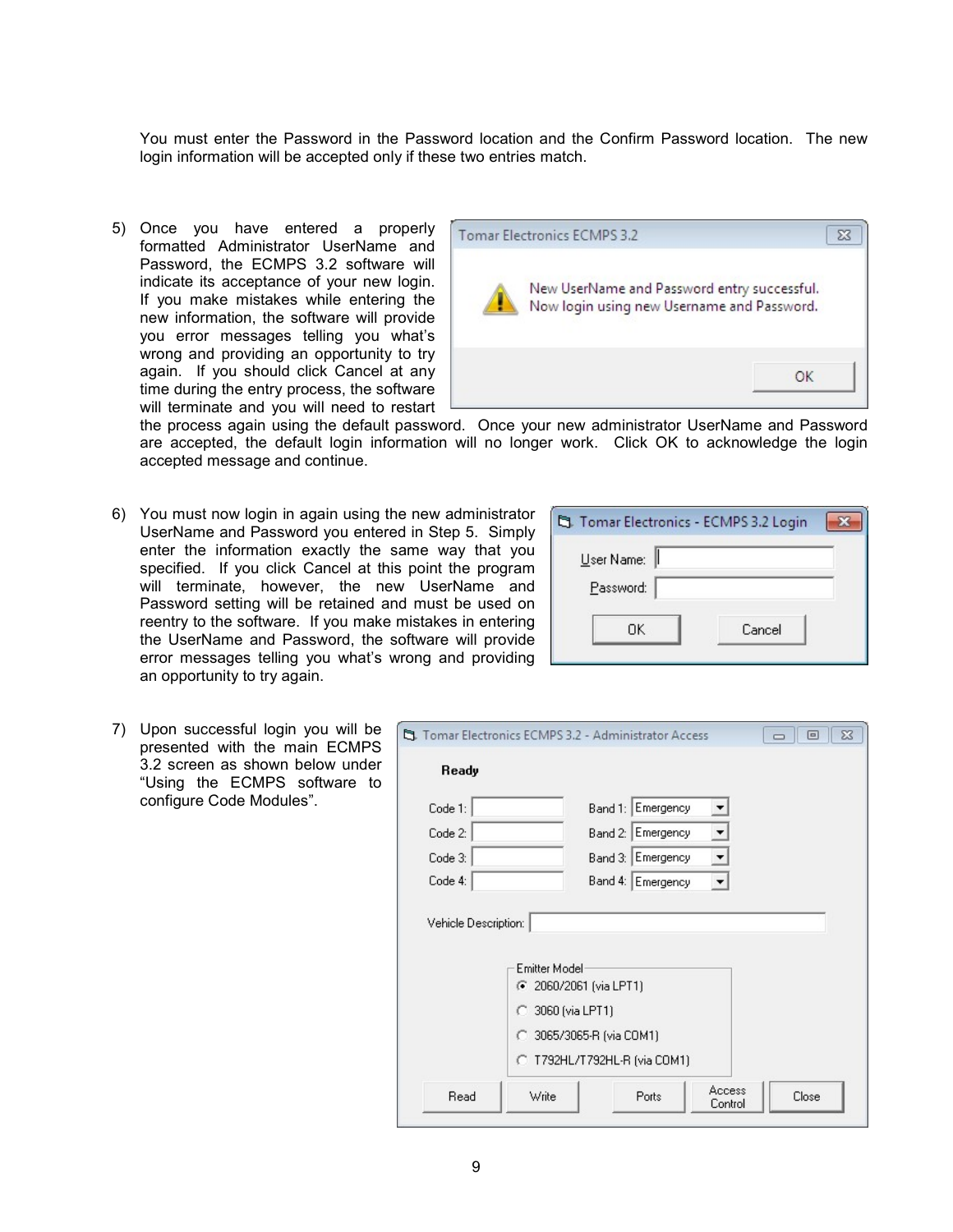# Configuring ECMPS 3.2 Access Control Passwords

1) Start the ECMPS 3.2 software (click Start on the Windows desktop and then click Programs→Tomar→ECMPS 3.2→ECMPS 3.2). After providing the correct Administrator UserName and Password to gain access, you will be presented with the ECMPS main screen. (You will also reach this point after you have completed the steps above in the section "Running the ECMPS software for the first time.)

|                      | <b>C1.</b> Tomar Electronics ECMPS 3.2 - Administrator Access                                 |                   |                      | 回<br>$\Box$ |
|----------------------|-----------------------------------------------------------------------------------------------|-------------------|----------------------|-------------|
| Ready                |                                                                                               |                   |                      |             |
| Code 1:              | Band 1:                                                                                       | Emergency         |                      |             |
| Code 2:              | Band 2:                                                                                       | Emergency         | ▼                    |             |
| Code 3:              | Band 3: I                                                                                     | Emergency         | ▼                    |             |
| Code 4:              |                                                                                               | Band 4: Emergency | $\blacktriangledown$ |             |
| Vehicle Description: |                                                                                               |                   |                      |             |
|                      | Emitter Model<br>2060/2061 (via LPT1)<br>3060 (via LPT1)<br>C.<br>3065/3065-R (via COM1)<br>n |                   |                      |             |
|                      | C T792HL/T792HL-R (via COM1)                                                                  |                   | Access               |             |

2) Click the Access Control Button. Three levels of security are available for configuration.

Administrator level allows the user complete access to all ECMPS 3.2 features including Access Control configuration and Parallel port settings.

**Program** level allows the user to program and read emitter code information. No access is granted to Access Control or Parallel Port settings.

Read level allows the user only to read an emitters code information. The user cannot program emitters or change administrative functions.

Control level you wish to configure. You do not need to configure access levels that you do not wish to use.

- 3) After selecting the Access Control level to set, enter a UserName and Password. You must enter the password in both the password box and the Confirm Password box. Both the UserName and Password must be 4 to 16 characters long and cannot be the same. They are case sensitive and may contain punctuation and numbers for greater security.
- 4) Click the OK button to save the newly specified login information. ECMPS 3.2 will indicate that the new Login has been accepted.
- 5) Click the Cancel button when you are finished configuring Access Control settings.

|       | Ready |                                     |                                                 |                                                             |  |
|-------|-------|-------------------------------------|-------------------------------------------------|-------------------------------------------------------------|--|
| Code  |       | Set UserName and Password           |                                                 |                                                             |  |
| Code  |       | Password Access Level Administrator |                                                 | ▼                                                           |  |
| Code  |       | UserName                            |                                                 |                                                             |  |
| Code  |       | Password                            |                                                 |                                                             |  |
| Vehir |       | Confirm Password                    |                                                 |                                                             |  |
|       |       |                                     | They are case sensitive and cannot be the same. | UserName and Password must each be 4 to 16 characters long. |  |
|       |       |                                     |                                                 |                                                             |  |
|       |       |                                     |                                                 |                                                             |  |
|       |       | OK                                  |                                                 | Cancel                                                      |  |
|       |       |                                     | C T792HL/T792HL-R (via COM1)                    |                                                             |  |

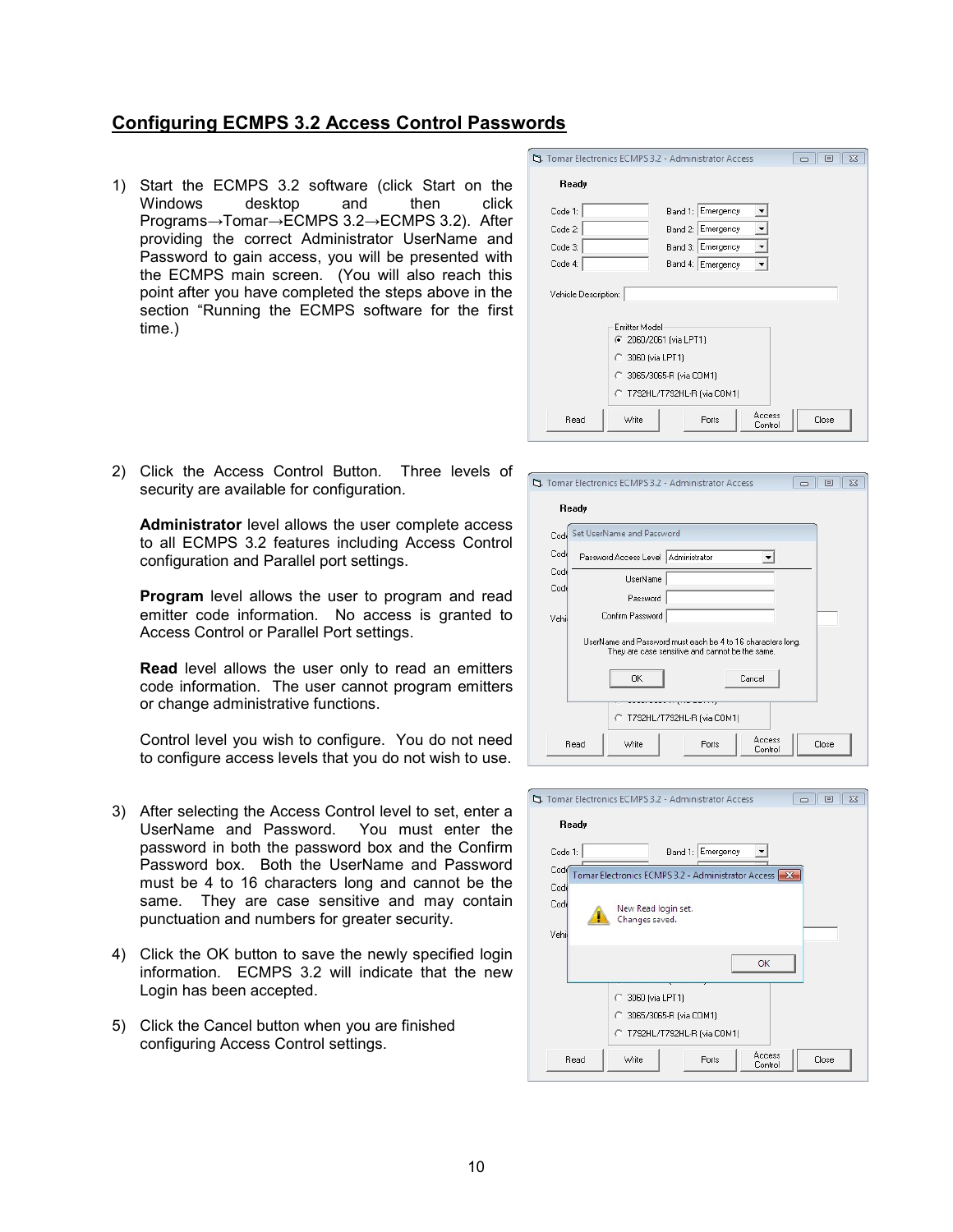### Using ECMPS 3.2 to configure Emitters

#### NOTE: ALL EMITTER MODELS EXCEPT THE 206X FAMILY MUST HAVE POWER APPLIED DURING **CONFIGURATION**

1) Start the ECMPS 3.2 software (click Start on the<br>Windows desktop and then click desktop Programs→Tomar→ECMPS 3.2→ECMPS 3.2). After providing the correct UserName and Password to gain access, you will be presented with the ECMPS 3.2 main screen. (You will also reach this point after you have completed the steps above in the section "Running the ECMPS software for the first time.)

ECMPS 3.2 will present the appropriate command buttons for the access level of the login used. The pictures to the right show the main screen shown for each access level.

| Ready                |                                                                                             |
|----------------------|---------------------------------------------------------------------------------------------|
|                      |                                                                                             |
| Code 1:              | Band 1: Emergency<br>▼                                                                      |
| Code 2:              | Band 2: Emergency<br>$\blacktriangledown$                                                   |
| Code 3:              | ▾<br>Band 3: Emergency                                                                      |
| Code 4:              | Band 4: Emergency<br>$\overline{\phantom{a}}$                                               |
| Vehicle Description: |                                                                                             |
|                      | <b>Emitter Model</b><br>2060/2061 (via LPT1)<br>3060 (via LPT1)<br>C 3065/3065-R (via COM1) |
|                      | C T792HL/T792HL-R (via COM1)                                                                |

| C. Tomar Electronics ECMPS 3.2 - Program Access |                                              |                   | 回<br>--- |
|-------------------------------------------------|----------------------------------------------|-------------------|----------|
| Ready                                           |                                              |                   |          |
| Code 1:                                         |                                              | Band 1: Emergency |          |
| Code 2:                                         |                                              | Band 2: Emergency |          |
| Code 3:                                         |                                              | Band 3: Emergency |          |
| Code 4:                                         |                                              | Band 4: Emergency |          |
| o                                               | <b>Emitter Model</b><br>2060/2061 (via LPT1) |                   |          |
|                                                 | 3060 (via LPT1)<br>3065/3065-R (via COM1)    |                   |          |
| Read                                            | C T792HL/T792HL-R (via COM1)<br>Write        |                   | Close    |

|         | C3. Tomar Electronics ECMPS 3.2 - Read Access                                                                                  |                   |                      | <b>- 0</b>    |
|---------|--------------------------------------------------------------------------------------------------------------------------------|-------------------|----------------------|---------------|
| Ready   |                                                                                                                                |                   |                      |               |
| Code 1: |                                                                                                                                | Band 1: Emergency |                      |               |
| Code 2: |                                                                                                                                | Band 2: Emergency |                      |               |
| Code 3: |                                                                                                                                | Band 3: Emergency | $\blacktriangledown$ |               |
| Code 4: |                                                                                                                                | Band 4: Emergency |                      |               |
|         | <b>Emitter Model</b><br>2060/2061 (via LPT1)<br>3060 (via LPT1)<br>o<br>3065/3065-R (via COM1)<br>C T792HL/T792HL-R (via COM1) |                   |                      |               |
| Read    |                                                                                                                                |                   |                      | <br>Close<br> |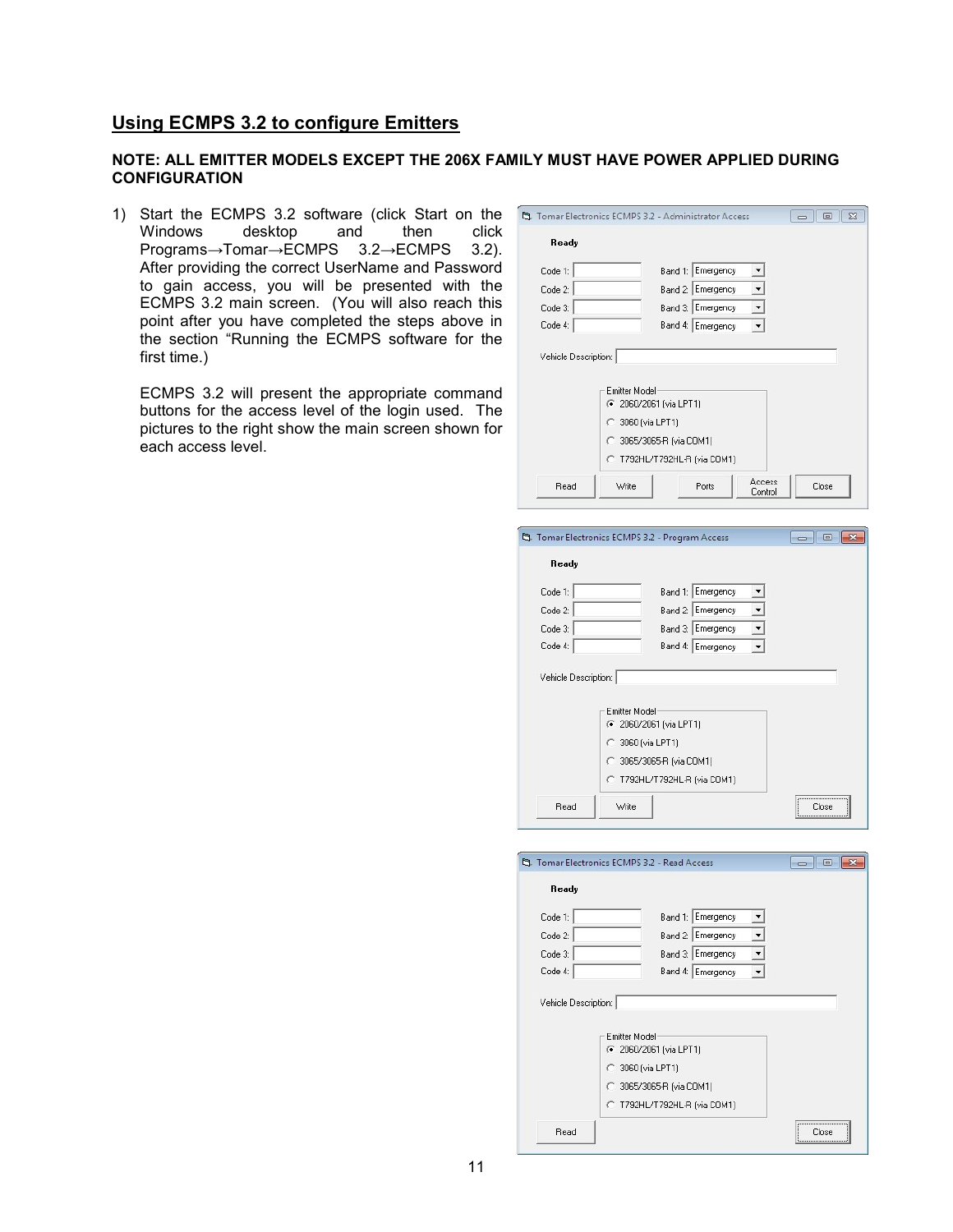2) In order for ECMPS 3.2 to properly communicate with the emitter or code module you wish to configure, you must click the radio button that matches the emitter model you want to program.

The pictures at the right show the screens displayed for each emitter type when logged in with Administrator Access.

The model 2060/2061 emitter code module can store up to four codes of either emergency or transit band plus a 32 character description.

The model 3060 emitter stores one code of either emergency or transit band plus a 32 character description. The 3060 has a reduced power mode available. Selecting the reduced power mode will extend lamp life and reduce power demands for applications that do not require maximum range. Also, the polarity of the 3060 disable input can be set using ECMPS 3.2.

|                      | 7. Tomar Electronics ECMPS 3.2 - Administrator Access<br>回<br>$\boldsymbol{\Sigma}$<br>$\Box$                                                                                                                                                           |
|----------------------|---------------------------------------------------------------------------------------------------------------------------------------------------------------------------------------------------------------------------------------------------------|
| Readv                |                                                                                                                                                                                                                                                         |
| Code 1:              | Band 1: Emergency<br>▼                                                                                                                                                                                                                                  |
| Code 2:              | Band 2: Emergency                                                                                                                                                                                                                                       |
| Code 3:              | Band 3: Emergency                                                                                                                                                                                                                                       |
| Code 4:              | Band 4: Emergency                                                                                                                                                                                                                                       |
| Vehicle Description: |                                                                                                                                                                                                                                                         |
|                      | Emitter Model-<br>2060/2061 (via LPT1)<br>C 3060 (via LPT1)                                                                                                                                                                                             |
|                      | C 3065/3065-R (via COM1)                                                                                                                                                                                                                                |
|                      | C T792HL/T792HL-R (via COM1)                                                                                                                                                                                                                            |
| Read                 | Access<br>Write<br>Close<br>Ports<br>Control                                                                                                                                                                                                            |
|                      |                                                                                                                                                                                                                                                         |
|                      |                                                                                                                                                                                                                                                         |
|                      | Tomar Electronics ECMPS 3.2 - Administrator Access<br>$\begin{array}{c c c c} \hline \multicolumn{3}{c }{\textbf{0}} & \multicolumn{3}{c }{\textbf{0}} \\\hline \multicolumn{3}{c }{\textbf{0}} & \multicolumn{3}{c }{\textbf{0}} \end{array}$<br>$-23$ |
| Port Ready           |                                                                                                                                                                                                                                                         |
| Code:                | Band: Emergency<br>$\blacktriangleright$   $\Box$ Reduced Power?                                                                                                                                                                                        |
|                      | Disable Polarity-                                                                                                                                                                                                                                       |
|                      | G GND to Disable<br>C +BAT to Disable                                                                                                                                                                                                                   |
|                      |                                                                                                                                                                                                                                                         |
| Vehicle Description: |                                                                                                                                                                                                                                                         |
|                      | Emitter Model-                                                                                                                                                                                                                                          |
|                      | C 2060/2061 (via LPT1)                                                                                                                                                                                                                                  |
|                      | ← 3060 (via LPT1)                                                                                                                                                                                                                                       |
|                      | C 3065/3065-R (via COM1)                                                                                                                                                                                                                                |
|                      | C T792HL/T792HL-R (via COM1)                                                                                                                                                                                                                            |
| Read                 | Access<br>Write<br>Ports<br>Close<br>Control                                                                                                                                                                                                            |
|                      |                                                                                                                                                                                                                                                         |
|                      | Tomar Electronics ECMPS 3.2 - Administrator Access<br>$\Box$<br>$-23$<br>$\Box$                                                                                                                                                                         |

The model 3065 emitter has all of the configuration parameters of the 3060, plus the following:

- Latch Mode Enable/Disable

 If enabled, return to strobing following a 'disable' event requires that emitter power be cycled.

- Band Change Enable/Disable If disabled, no message received during normal operation is allowed to change the band setting. - Powerup State

 If 'Last Message' is selected, the emitter's operational state at powerup returns to the last requested setting; else, the strobe is turned on. - Strobe State

Allows the strobe to be turned on/off for testing.

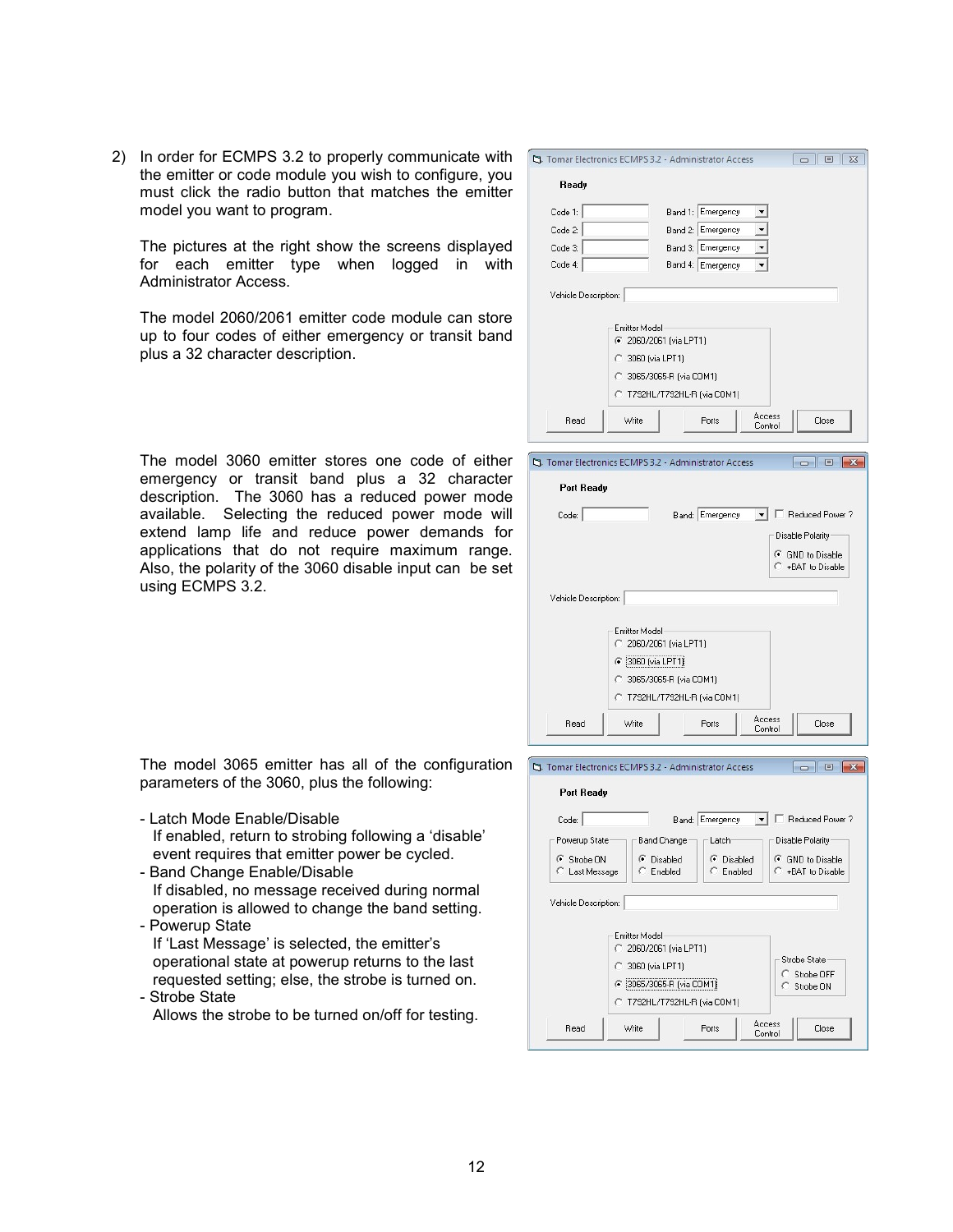The model T792HL emitter has all of the configuration parameters of the 3065. The T792HL emits a signal that is compatible with the Global Traffic Technologies, LLC OPTICOM® brand preemption system.

| <b>Port Ready</b>                       |                                                                                                                              |                             |                                         |
|-----------------------------------------|------------------------------------------------------------------------------------------------------------------------------|-----------------------------|-----------------------------------------|
| Class:                                  | ID: I                                                                                                                        | Band: Emergency             | Reduced Power?                          |
| Powerup State                           | <b>Band Change</b>                                                                                                           | Latch                       | Disable Polarity                        |
| $\sigma$<br>Strobe DN<br>C Last Message | G.<br>Disabled<br>C Enabled                                                                                                  | Disabled<br>G.<br>C Enabled | ⊙ GND to Disable<br>C +BAT to Disable   |
| Vehicle Description:                    |                                                                                                                              |                             |                                         |
|                                         | Emitter Model:<br>C 2060/2061 (via LPT1)<br>C 3060 (via LPT1)<br>3065/3065-R (via COM1)<br>C.<br>C T792HL/T792HL-R (via COM1 |                             | Strobe State<br>Strobe OFF<br>Strobe DN |

If you attempt to configure an emitter with the wrong type selected, you will not hurt the emitter. However, the data programmed into the emitter may be corrupted, requiring reprogramming. If this should happen, simply cycle the power to the emiter being configured, select the proper emitter model radio button, and try again.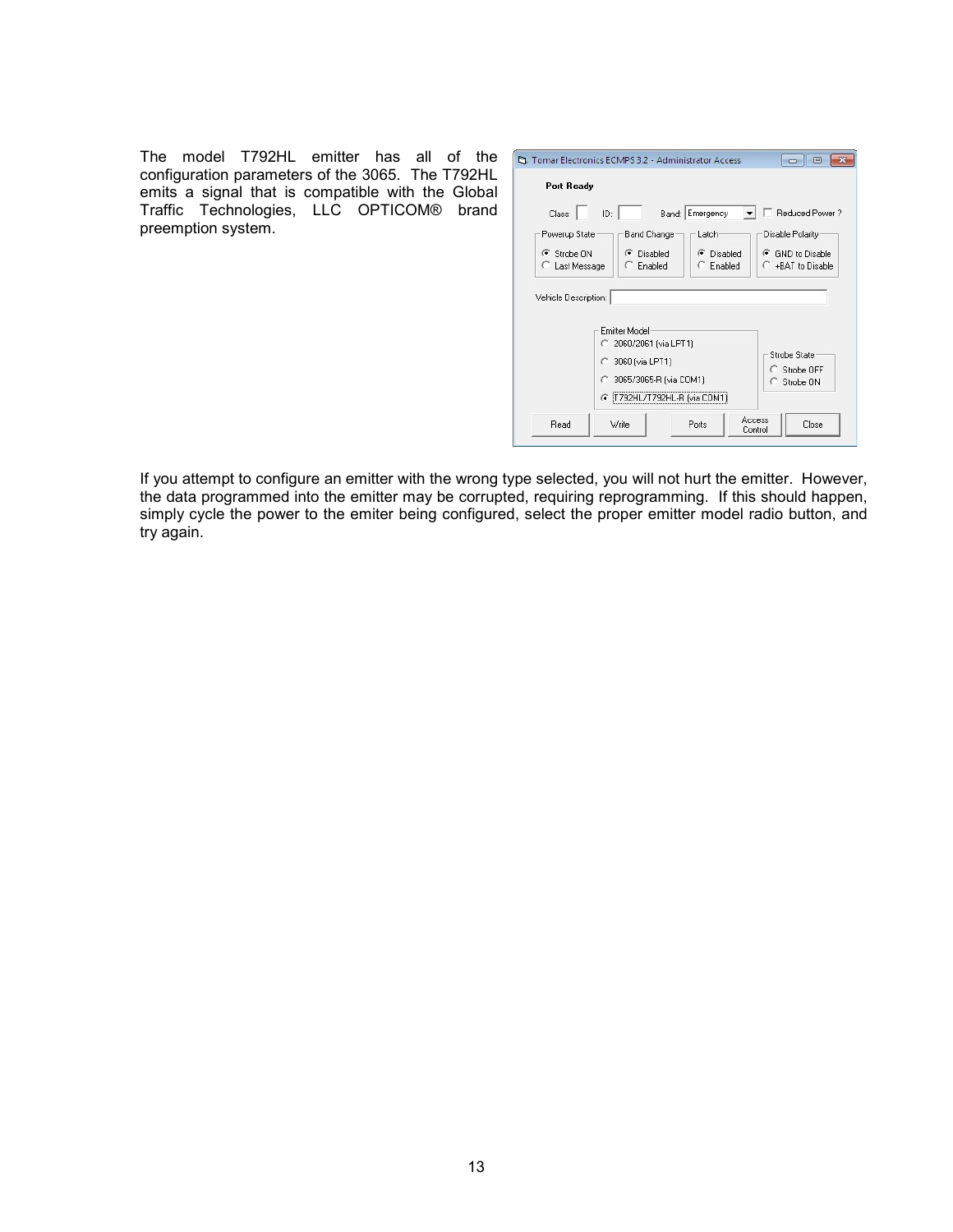#### Reading Code Information

To read the data stored in a 2060-CODE, 3060 emitter, 3065 emitter, or T792HL emitter, simply connect the unit to the 2060-CABLE, 3060-PROGCAB, or 3065- PROGCAB cable and click the Read button. ECMPS 3.2 will then query the unit for the contents of its non-volatile memory and display it.

The bold status line near the top of the ECMPS window will show the progress of the communications with the attached emitter.

|                     |                                                                                          |                 | Tomar Electronics ECMPS 3.2 - Administrator Access | $\Box$ |  |
|---------------------|------------------------------------------------------------------------------------------|-----------------|----------------------------------------------------|--------|--|
|                     | <b>Data Read from Code Module</b>                                                        |                 |                                                    |        |  |
| Code 1: $\boxed{1}$ |                                                                                          |                 | Band 1: Emergency                                  |        |  |
| Code 2: $ 2 $       |                                                                                          | Band 2: Transit |                                                    |        |  |
| Code $3:3$          |                                                                                          |                 | Band 3: Emergency                                  |        |  |
| Code 4: $ 4 $       |                                                                                          |                 | Band 4: Transit                                    |        |  |
|                     | Vehicle Description: Demonstration                                                       |                 |                                                    |        |  |
|                     | This coding module has been programmed 17 times<br>Emitter Model<br>2060/2061 (via LPT1) |                 |                                                    |        |  |
|                     | C 3060 (via LPT1)                                                                        |                 |                                                    |        |  |
|                     | 3065/3065-R (via COM1)<br>C.                                                             |                 |                                                    |        |  |
|                     | C T792HL/T792HL-R (via COM1)                                                             |                 |                                                    |        |  |

Tomar Electronics ECMPS 3.2 - Administrator Access

Data Written and Verified

#### Writing Code Information

To write new data into an emitter simply select the desired Code and Band for each entry you wish to use, enter a vehicle description and click the Write button. ECMPS 3.2 will write the new data into the non-volatile memory of the emitter and then read it back to verify that it was stored properly. For the 2060 and the 3060, the number of times the emitter has been programmed is also indicated. There is no practical limit to the number of times you can program an emitter, but the internal program counter will roll over after 255 times.

Most preemption systems are set up to utilize only Code 1 of an emitter. However, for the 2060, more sophisticated systems may use up to four codes to indicate different modes of vehicle operation. These codes are then selected by switches or sensors within the

 $\boxed{\overline{\phantom{a}}\phantom{a}}$   $\boxed{\phantom{a}}\phantom{a}$  Reduced Power ?  $Code: 120$ Band: Emergency Powerup State **Band Change** Latch Disable Polarity G Strobe ON C Disabled C Disabled G GND to Disable  $C$  Enabled  $C$  Enabled C. Last Message +BAT to Disable Vehicle Description: 3065 Demo Emitter Model 2060/2061 (via LPT1) Strobe State C 3060 (via LPT1) C Strobe OFF ● 3065/3065-R (via COM1) C Strobe ON C T792HL/T792HL-R (via COM1) Access<br>Control Read Write Ports Close

vehicle. It is best to fully plan the system before the assignment of codes to vehicles.

It is important to remember that if you assign a code value outside the valid code range for the preemption system, the code will be accepted into the emitter but rejected by the intersections. Careful coordination between the emitter codes and the intersection valid code range is required for proper system operation.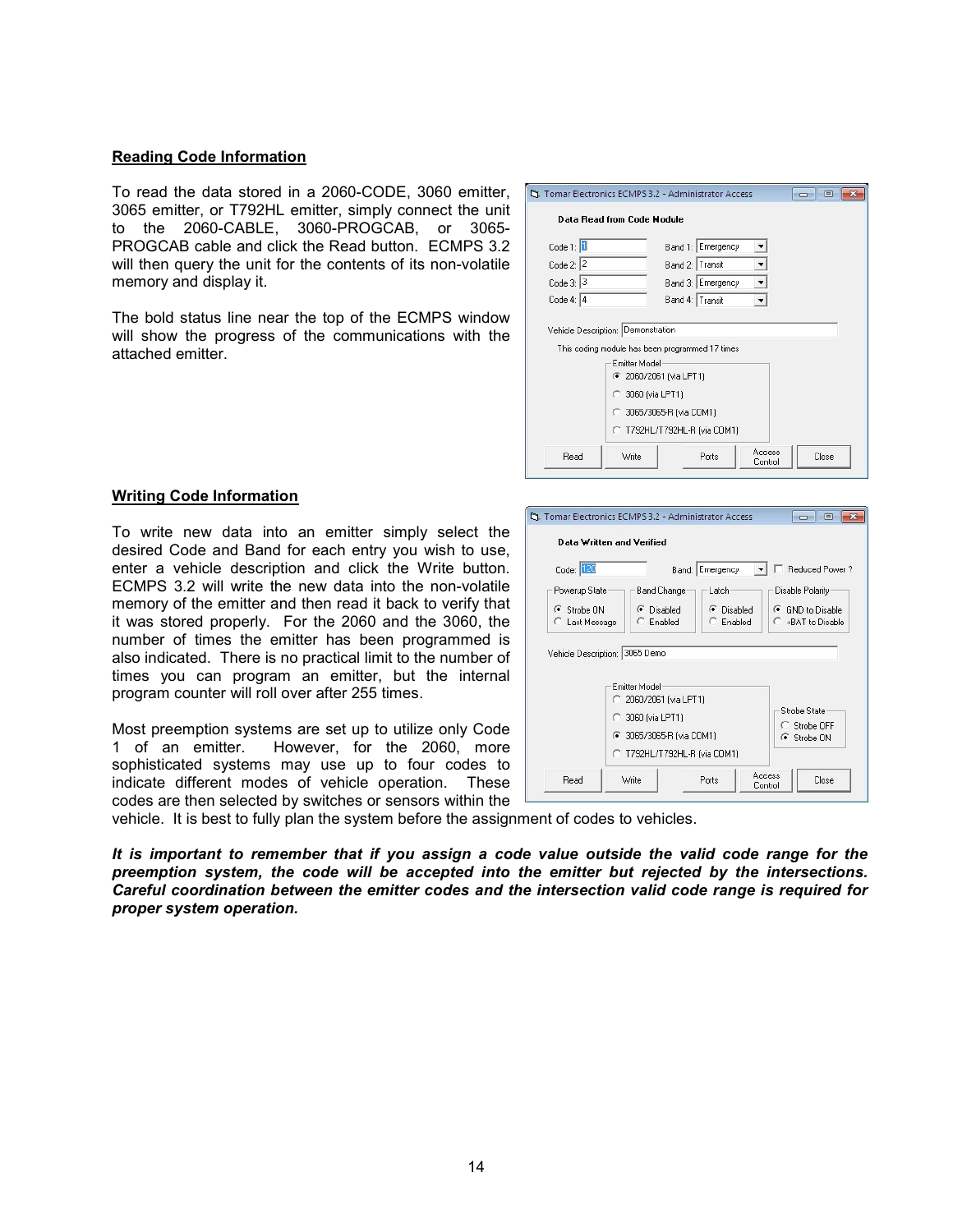#### Changing the ECMPS 3.2 parallel or serial ports

If it becomes necessary to change the port selections for any reason simply click on the Ports button to bring up the port assignment window. Select the parallel and serial ports you wish to use and click Save.



#### Terminating the software

To stop using ECMPS 3.2, click the Close button. A close option window will pop up. Choose whether to shutdown ECMPS 3.2 or to Login as a different user.

Click OK to carryout you choice or click Cancel to go back to ECMPS 3.2.

|            | T3. Tomar Electronics ECMPS 3.2 - Administrator Access | $\Sigma$<br>回<br>$\Box$ |
|------------|--------------------------------------------------------|-------------------------|
| Ready      |                                                        |                         |
| Code 1:    | Empressou                                              |                         |
| Code 2:    | Select Close Option                                    |                         |
| Code 3:    |                                                        |                         |
| Code 4:    | C Login as a different user                            |                         |
| Vehicle De | C Shutdown ECMPS 3.2                                   |                         |
|            | Cancel<br><b>OK</b>                                    |                         |
|            | C 3065/3065-R (via COM1)                               |                         |
|            | C T792HL/T792HL-R (via COM1)                           |                         |
| Read       | Access<br>Write<br>Ports<br>Control                    | Close                   |